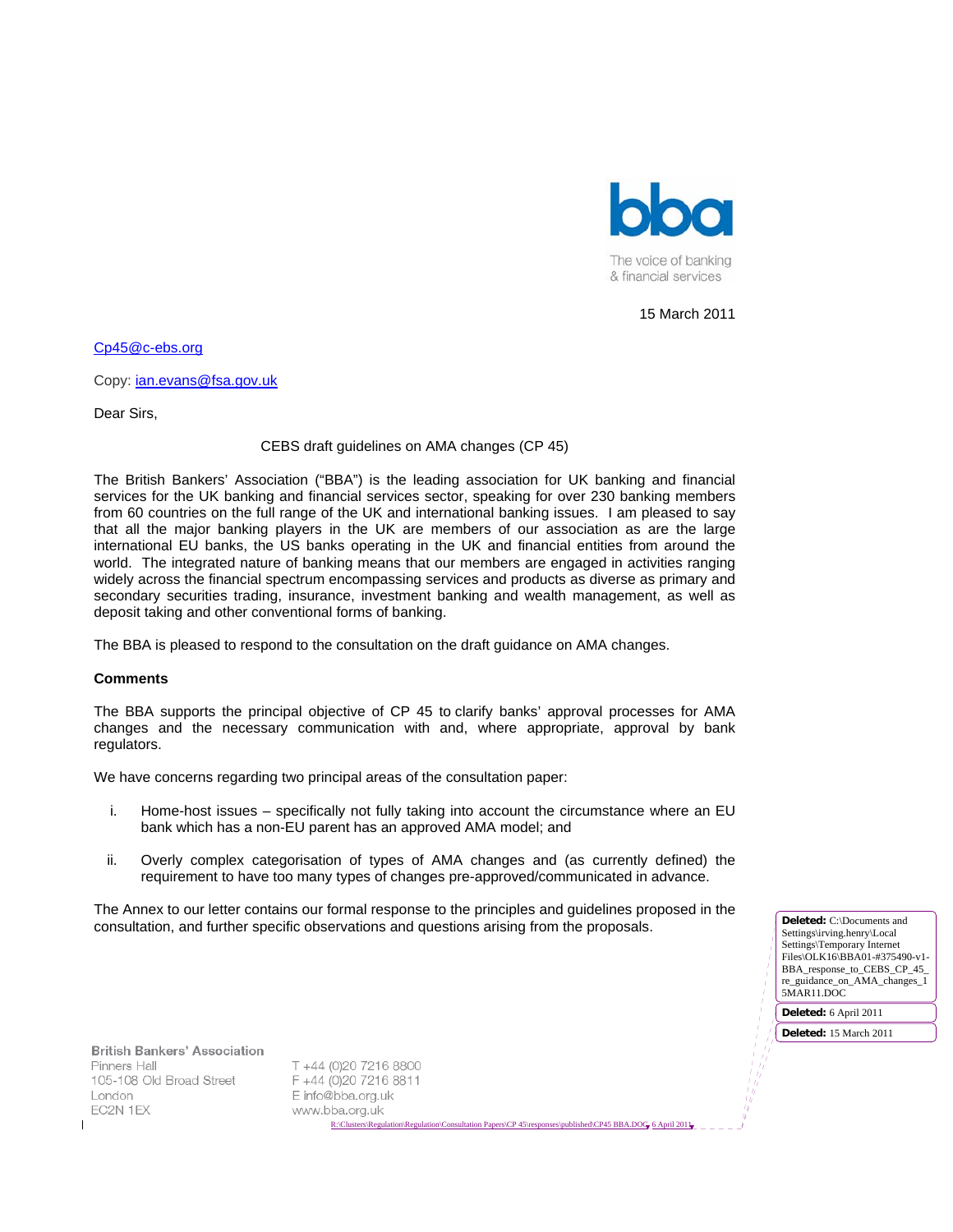We hope that you will find our comments useful. Please contact me by way of email (irving.henry@bba.org.uk) or telephone on (0) 20 7216 8862 should you require further information.

Yours faithfully,

 $\begin{array}{c} \rule{0pt}{2.5ex} \rule{0pt}{2.5ex} \rule{0pt}{2.5ex} \rule{0pt}{2.5ex} \rule{0pt}{2.5ex} \rule{0pt}{2.5ex} \rule{0pt}{2.5ex} \rule{0pt}{2.5ex} \rule{0pt}{2.5ex} \rule{0pt}{2.5ex} \rule{0pt}{2.5ex} \rule{0pt}{2.5ex} \rule{0pt}{2.5ex} \rule{0pt}{2.5ex} \rule{0pt}{2.5ex} \rule{0pt}{2.5ex} \rule{0pt}{2.5ex} \rule{0pt}{2.5ex} \rule{0pt}{2.5ex} \rule{0$ 

Irving Henry Director, Prudential Capital and Risk

**Deleted:** C:\Documents and Settings\irving.henry\Local<br>Settings\Temporary Internet<br>Files\OLK16\BBA01-#375490-v1-<br>BBA\_response\_to\_CEBS\_CP\_45\_<br>re\_guidance\_on\_AMA\_changes\_1<br>5MAR11.DOC **Deleted:** 6 April 2011

**Deleted:** 15 March 2011

R:\Clusters\Regulation\Regulation\Consultation Papers\CP 45\responses\published\CP45 BBA.DOG 6 April 2011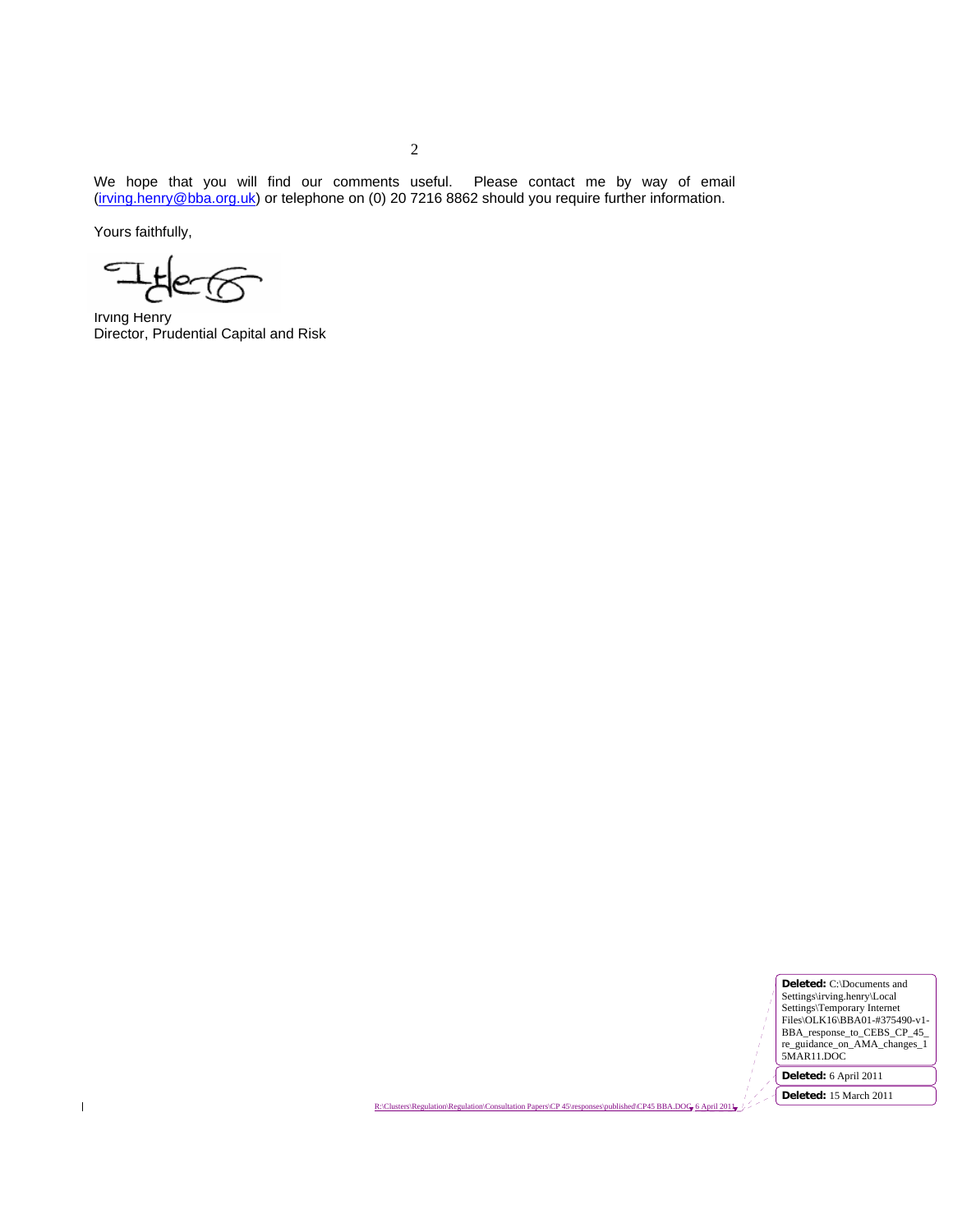#### Annex

## Colleges of supervisors/home-host issues

We are concerned that the consultation does not sufficiently take into account the well-established principles regarding home-host co-operation and information sharing amongst supervisors with respect to the approval and ongoing assessment of AMA methodologies. In particular we do not believe that the consultation adequately takes into account the practicalities of an AMA approval by a host regulator, particularly where the home regulator is not based in the EU.

The key element of home-host co-operation is information sharing to facilitate timely and effective implementation of AMA rollouts and supervisory assessment of AMA models. The home-host principles specifically anticipate the attribution of group operational risk capital to legal entities by means of approved allocation mechanisms. In such circumstances legal entities in a host jurisdiction are likely to follow group wide operational risk policies and procedures, including those specifically relating to AMA capital calculations. In such circumstances it will be impractical for subsidiary legal entities to seek pre-approval of changes that have already made in a group wide context, particularly where the home regulator is based outside the EU. Specifically, the requirement to seek preapproval of "major changes" and "fundamental changes in the organisational and operational structure of the operational risk management function" (classified as a "significant change") cannot always be pre-advised to a host country regulator. For these changes we would recommend that they be discussed and agreed with the host country regulator on a timely basis, but not necessarily in advance of any such change.

Although paragraph 4 makes a passing reference to Article 129 Paragraph 2 of Directive 2006/48/EC regarding the home-host principle, we feel that the guidelines would benefit from expanding on the topic to enable the reader to know that Article 129 Paragraph 2 deals with homehost, to include situations where either the parent or subsidiary is an EU institution. Further, the Guidelines should acknowledge that although host affected legal vehicles have an obligation to prenotify the host regulator of material AMA changes, host regulators have a similar responsibility to coordinate closely with and to resolve any issues with the home regulator as necessary. Accordingly, we would suggest the following amendments:

Paragraph 4: Extensions and some changes to the AMA can have a considerable impact on the quality and reliability of the AMA and the institution's capital requirements at group and solo level; it is therefore necessary to involve the competent authority prior to their implementation. If requests to extend or significantly change the AMA are submitted by an EU parent credit institution or jointly by the subsidiaries of an EU parent financial holding company, or by EU subsidiaries of a non-EU parent credit institution or financial holding company, competent authorities will follow the procedures envisaged by Article 129 Paragraph 2 of Directive 2006/48/EC.

# AMA change policy (ACP)

 $\mathbf I$ 

Paragraph 13 details four categories. It should be left to firms to define their policy. The differences between material and other changes should be handled with common sense, rather than prescribed in detail. Further, only changes in policy, as opposed to procedural matters, should be consulted on with regulators.

The four categories of AMA changes proposed are overly complex and we suggest that these are simplified as follows:

i. Material changes (comprising both extensions to the AMA framework and other significant AMA changes); these would require formal approval before implementation, as set out in paragraphs 19 to 22.

**Deleted:** C:\Documents and Settings\irving.henry\Local Settings\Temporary Internet Files\OLK16\BBA01-#375490-v1- BBA\_response\_to\_CEBS\_CP\_45\_ re\_guidance\_on\_AMA\_changes\_1 5MAR11.DOC

**Deleted:** 6 April 2011

R:\Clusters\Regulation\Regulation\Consultation Papers\CP 45\responses\published\CP45 BBA.DOC 6 April 2011 **Deleted:** 15 March 2011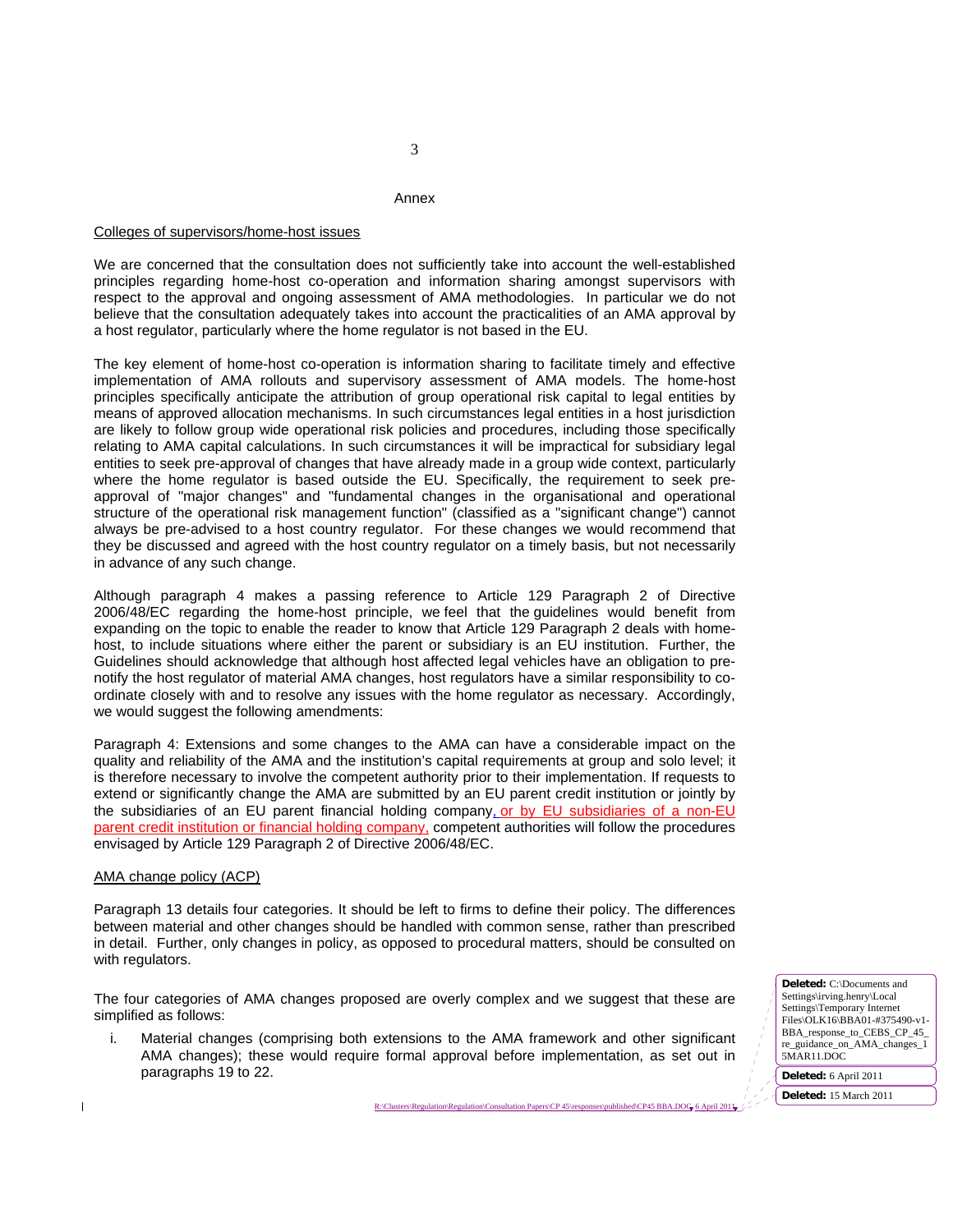ii. Other changes that require notification on a timely basis, taking into account the materiality of the impact of the changes; notification pre-implementation and approval is not required.

Accordingly, we would suggest the following amendments:

13. The ACP should use the following **categorisation scheme**, defined in more detail in the annex to these Guidelines, as to the first the

- a) Material changes (comprising Extensions and Significant changes)
- b) Other Significant changes
- c) Major changes
- d) Minor changes

3.2, paragraph 23, supervisory procedures for other changes

An institution should inform its competent authority in good time, where practicable prior to the planned implementation, of other changes to its AMA (see also Annex item C). Moreover, it should produce the necessary documentation, including the outline of the change, its rationale, objective and the effects on the AMA regulatory capital.

Delete 3.3, paragraphs 24 – 27.

Annex C, major changes to the AMA

The annex should specify that it relates primarily to material changes to AMA policy / methodology. The term "methodology" better reflects the underlying principles of internal loss data collection; procedures normally relate to internal activities that may change frequently without impacting the principles of loss data collection. Notifying the regulator of procedural changes would likely cause a significant administrative burden, while providing little insight into bank policies.

Guidance on what constitutes a relevant alteration to operational risk capital would be helpful.

Accordingly, we would suggest the text in the Annex be replaced with the following:

- 1. This Annex provides for material changes (comprising extensions and significant changes) a non-exhaustive list of examples. This list acts as a guide to grading changes according to their severity.
- 2. The ACP should encompass the categories outlined in paragraph 13. The examples in those categories should be integrated in the internal ACP if feasible. The institution may add further detail in the ACP consistent with the characteristics of the institution's internal governance and AMA framework.

# **Material changes:**

 $\mathbf I$ 

- *a) Extensions to the AMA framework*
- Extensions to the *scope of application* of the AMA
	- o Extension to parts of the institution not yet covered by the approval, if not contained in the roll-out plan submitted with the application for the use of the AMA; and
	- o Variation of a hitherto applied Partial Use relating to individual locations, legal units or business units, if not contained in the implementation plan submitted with the application for the use of the AMA.

R:\Clusters\Regulation\Regulation\Consultation Papers\CP45

• Extensions to the *measurement system* 

**Deleted:** 15 March 2011